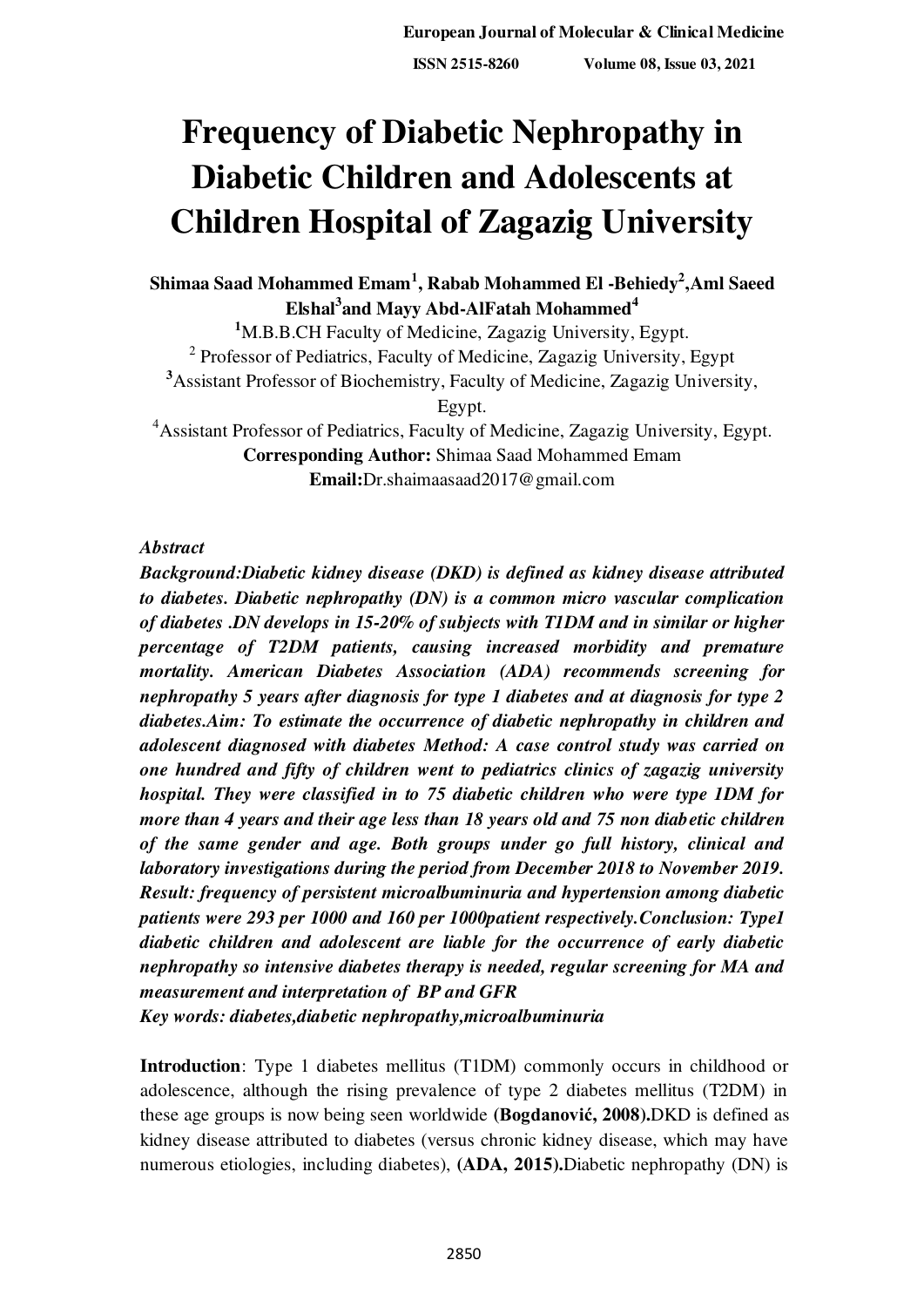a common micro vascular complication of diabetes **(Lee et al., 2012).**DN develops in 15-20% of subjects with T1DM and in similar or higher percentage of T2DM patients, causing increased morbidity and premature mortality **([Bogdanović](https://www.ncbi.nlm.nih.gov/pubmed/?term=Bogdanovi%C4%87%20R%5BAuthor%5D&cauthor=true&cauthor_uid=17940807), 2008).**DN is a clinical syndrome characterized by the following: Persistent albumin-to-creatinine ratios >30 mg/g creatinine on three separate occasions is a useful marker of diabetic nephropathy **(ADA, 2015).** Progressive decline in the glomerular filtration rate (GFR) **(Tang et al., 2016).** Elevated arterial blood pressure (**Tang et al., 2016).**The American Diabetes Association recommends screening for nephropathy 5 years after diagnosis for type 1 diabetes and at diagnosis for type 2 diabetes. Screening includes urine albumin excretion (mg/g creatinine) **(ADA, 2015).**

**Patients and methods:**A case control study was carried out at Pediatric Endocrinology Unit of Children Hospital and Outpatient Pediatric Endocrinology Clinic ofZagazig University Hospital. The study was carried on150 child and adolescent over a period of one year from December of 2018to November 2019 after approval by the ethical committee of Zagazig University and informed consent was obtained from all parents. Children and adolescent were classified into two groups:

**1-Diabetic group:**This group comprised 75 children and adolescent primary diagnosed as diabetics. They were admitted for diagnosis, treatment and follow up at Pediatric Endocrinology Unit of Children Hospital and Outpatient Pediatric Endocrinology Clinic of Zagazig University Hospital. They were 38 (50.7%) males and 37(49.3%) were female. Their ages had a range from 6 to 15 years. Age of onset had a range 1-10 y. Positive family history were present in 20(26.7%) of children and adolescent.

**2-Control group:** This group comprised 75 of apparently healthy children andadolescentof comparable age and gender .They were attended at Pediatrics Outpatient Clinic of Zagazig University for preoperative evaluation for elective surgery.

# **Inclusioncriteria:**

1-All children and adolescent of primaryDM.

2-Age of cases less than 18years.

3-Duration of DM more than 4years.

### **Exclusion criteria:**

- 1- Newly diagnosed cases of primary DM.
- 2-Duration of DM less than 4 years
- 3- Patients of secondary DM.
- 4- Patients of Type 2 DM

All diabetic children and adolescents enrolled in the study will be subjected to the following:

1-Complete history taking asregarding: Age &sex, Family history of DM and renaldiseases, Onset of disease, course and admission to hospital byDKA, Initial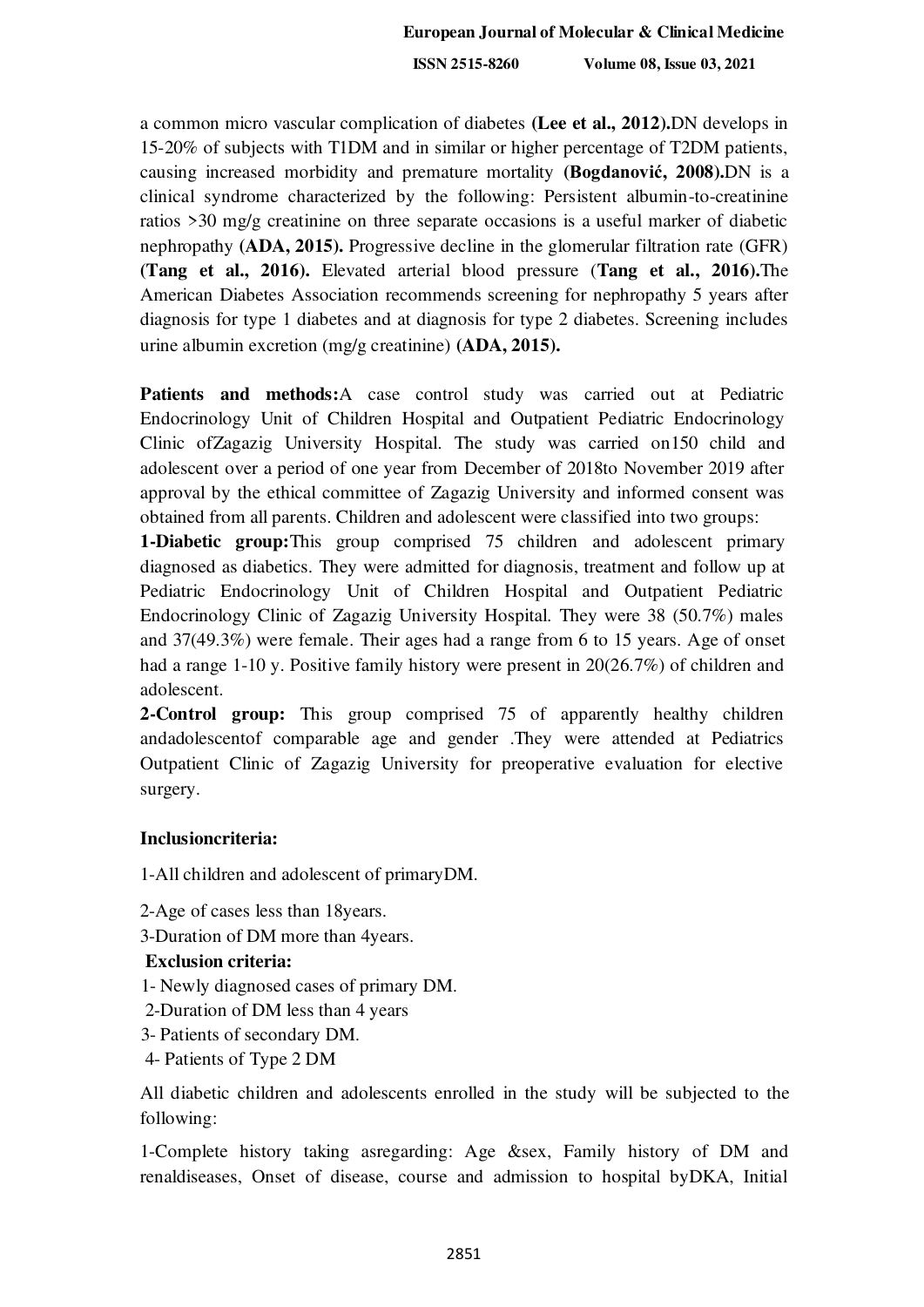symptoms of DM (polydipsia, decreased weight, polyuria, diurnal and or nocturnal enuresis, urinary tract infection, fever, RD), Medications (Insulin therapy, antihypertensive drugs and vitamins).

2-Thorough clinical examination including: Weight , height and body massindex, Bloodpressure., Type of insulin therapy &control of bloodsugar., Laboratory investigation, including: Fasting and postprandial bloodsugar, Urineanalysis, Complete blood picture., Liver function test: Total protein and albumin, Kidney function test: blood urea nitrogen, creatinine,-Urine albumin-to-creatinine ratio., Hb-A1C, Estimated GFR.

**Blood samples:** Venousbloodwascollectedfromeachsubjectafter12hoursfastingby cleanvenipunctureusingdisposableplasticsyringeandsubsequentlydivided into:1ml of blood was taken on EDTA tube, ethylene diamine tetra-acetic salt (1.2mg/mL) as an anticoagulant, it was used for the glycosylated hemoglobin 3ml of blood was taken on plain tube (without anticoagulant) for serum separation. The tube was left at room temperature for 30 minutes till coagulation, and then was centrifuged (at 1500 rpm for 15 minutes). The resultant serum was used for clinical chemistry tests.

*Clinicalchemistry tests:*Fastingbloodglucose (mg/dl), CBC, Albumin, Total protein, Urea, Creatinine (mg/dl).

**Analytical Methods:** The followingtestswere done usingBiosystemA15auto-analyzer by appropriate chemicalprinciples:

- **1. Blood glucose Level:**By glucose oxidase enzymatic colorimetric method, in which oxidation occursinthe presence of glucose oxidase*(Carlet al.,2006)*.
- **2. Creatinine:** Bymodified Jaffé reaction. *(Myersetal.,2006)*.
- **3. Glycosylated hemoglobin (HbA1c):**Determinationofglycohemoglobinwasdone inbloodbyIonExchange Resinmethod.Glycosylatedhemoglobinhasbeendefinedoperationallyas thefastfractionhemoglobinsHbA1(HbA1a,A1b,A1C)whichelutefirst during+columnchromatographyasit employsaweakbindingcationexchange thannon-glycosylatedhemoglobin.TheratiooftheabsorbanceofHbA1c and totalHbofthecontrolandtestisusedtocalculatethepercentHbA1cofthe samplebyusingspectrophotometryat415nm*(Nathan etal.,1984).*

### **Statistical analysis**

The collected data were computerized and statistically analyzed usingSPSS program (Statistical Package for Social Science) version 24.0 (SPSSInc., 2007). For the statistical calculations data coding was done. Qualitative (categorical) data were represented as frequencies and percentages, Chi -Square test  $(\chi^2)$  and fisher exact test were carried outfor testing the association between the qualitative data frequencies. Quantitative (numerical) data were represented as mean and standard deviation (SD), student's t-test was used to detect difference between groups which were normally distributed or median and inter quartile ranges (IQRS), Mann-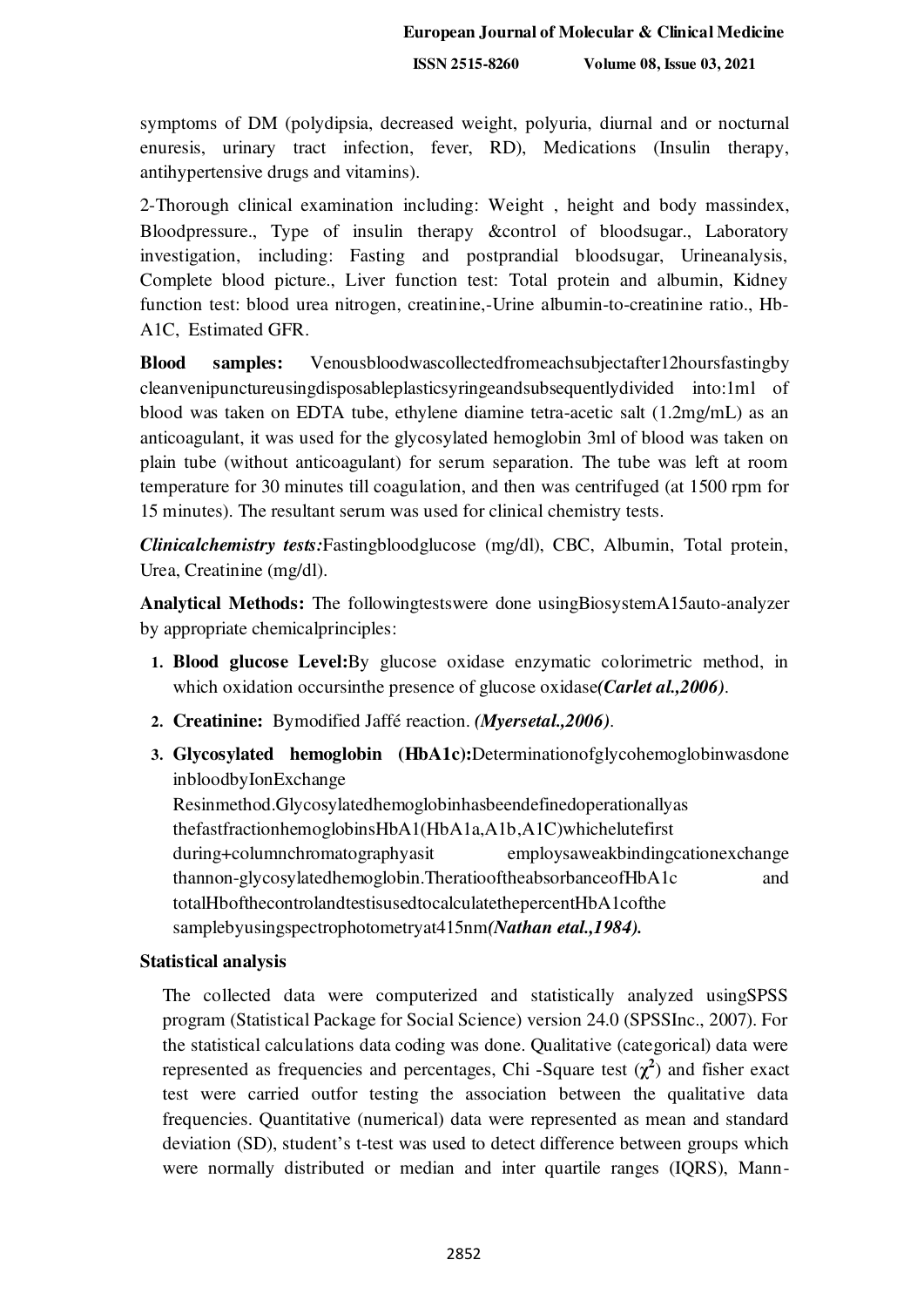Whitney test was used to detect the difference between groups which were not normally distributed.

The test results were considered significant when p-value  $\leq 0.05$ , highly significant when p-value  $\leq 0.01$  and non-significant when p-value > 0.05 .All p values are twotailed. **(Levesque, 2007)**

Cutoff level: The median value of control was used as the cutoff level.

**Results:**In the current study, age of patients was ranged from 6 to 15years with mean 10.5years. Age of onset was ranged from 1 to 10 years with mean 4.38 years and duration of disease more than 4 years.

There was a no significant difference between the studied groups regarding gender or age. (**Table1**)

There was a highly significant difference between the studied groups regarding weight and BMI. There was a statistically non-significant difference between the studied groups regarding height.**(Table2**)

Age of onset of diabetes among patients in our study ranged from 1 to 10 years with mean 4.38 and number of DKA ranged from 0 to 3 times. (**Table3**)

Positive family history for DM group was 20 (26.7%) of children and adolescent included in study. (**Table3**)

Persistent microalbuminuria for DM group was present for 29.3% of children and adolescent included in study.(**Table3**)

Prevalence of persistent microalbuminuria among diabetic patients as one of clinical nephropathy**=** (patients with persistent microalbuminuria/ Total diabetic patients) \*1000**=** 22/75\*1000=293/1000 *(Table3)*

Hypertension for DM group was present for 16 % of children and adolescent included in study.

Prevalence of hypertension among diabetic patients as one of clinical nephropathy = (patients with hypertension/Total diabetic patients) \*1000= 12/75\*1000=160/1000 *(Table3)*

There was a highly significant difference between the studied groups regarding fasting blood glucose and glycosylated hemoglobin (significantly higher in diabetic group).(**Table 4**)

There was a no significant difference between the studied groups regarding hemoglobin. There was a highly significant difference between the studied groups regarding TLC and platelet count (significantly higher in Control group).(**Table 5**)

There was a significant difference between them regarding serum albumin, total protein, BUN and eGFR. There was a non-significant difference between the studied groups regarding serum creatinine. (**Table 6**)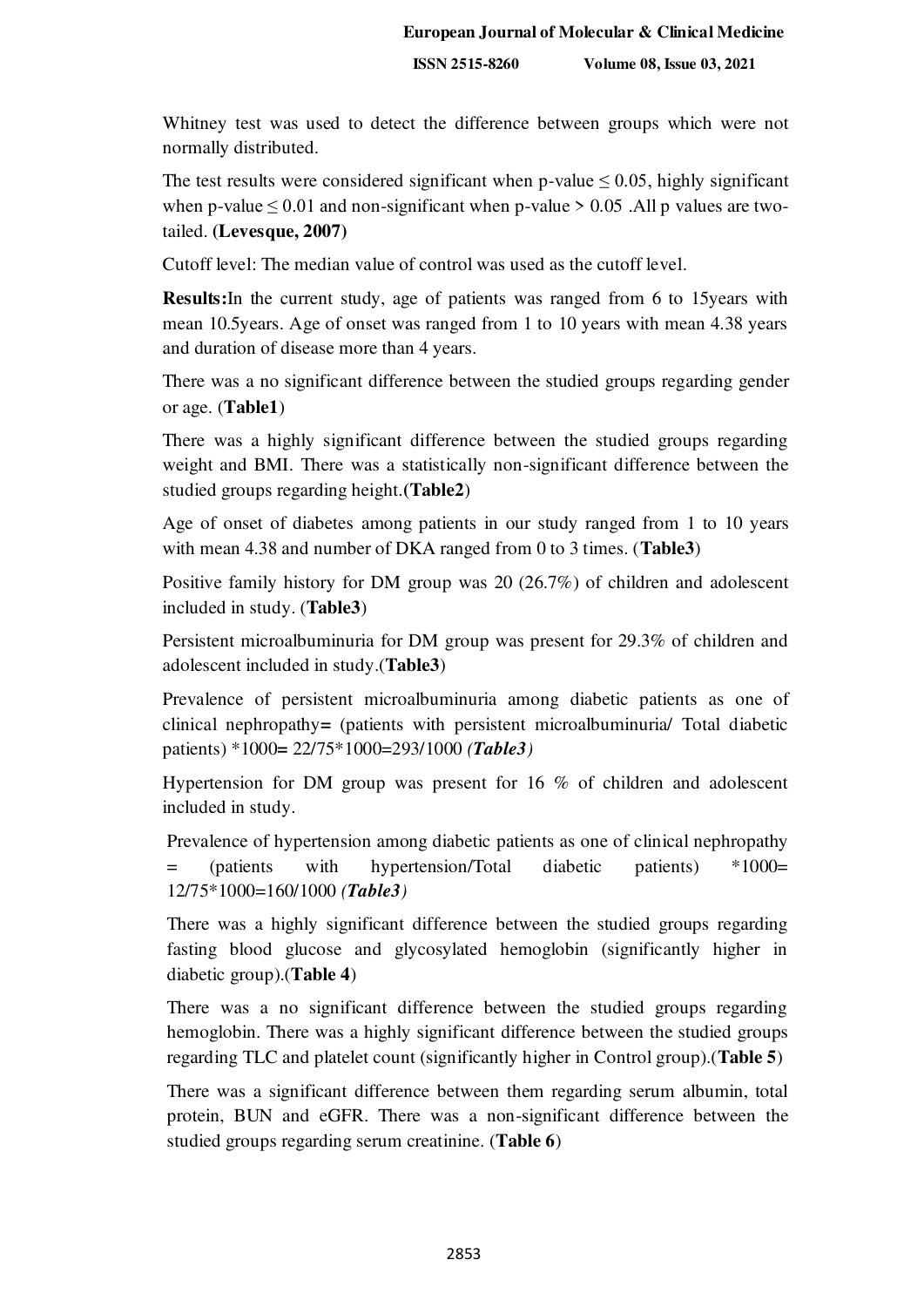There was a significant difference between the studied groups regarding serum triglycerides, total, HDL and LDL cholesterol. (**Table 7**)

| Demographic<br><b>characteristics</b> |                  | <b>Groups</b>        | <b>Test</b> |       |  |
|---------------------------------------|------------------|----------------------|-------------|-------|--|
|                                       | Diabetic group   | <b>Control group</b> |             | P     |  |
|                                       | $N=75(%)$        | $N=75(%)$            | $\chi^2/t$  |       |  |
| Gender:                               |                  |                      |             |       |  |
| Male                                  | 38(50.7)         | 48 (64)              | 2.725       | 0.099 |  |
| Female                                | 37(49.3)         | 27(36)               |             |       |  |
| Age (years):                          |                  |                      |             |       |  |
| $Mean \pm SD$                         | $10.56 \pm 2.61$ | $10.44 \pm 2.31$     | 0.307       | 0.758 |  |
| Range                                 | $6 - 15$         | $7 - 15$             |             |       |  |

|                  |  |  |  | Table (1): Comparison between studied groups regarding demographic |
|------------------|--|--|--|--------------------------------------------------------------------|
| characteristics: |  |  |  |                                                                    |

t Independent sample t test**χ <sup>2</sup>**Chi square test

There is statistically non-significant difference between the studied groups regarding gender or age

|  |  |  | Table (2) Comparison between the studied groups regarding anthropometric |
|--|--|--|--------------------------------------------------------------------------|
|  |  |  |                                                                          |

| measures:           |                   |                      |             |              |  |
|---------------------|-------------------|----------------------|-------------|--------------|--|
| <b>Measurements</b> | <b>Groups</b>     |                      | <b>Test</b> |              |  |
|                     | Diabetic group    | <b>Control group</b> | T           | $\mathbf{P}$ |  |
| Weight (kg):        |                   |                      |             |              |  |
| Mean $\pm$ SD       | $36.53 \pm 7.74$  | $33.2 \pm 9.24$      | 2.395       | $0.018*$     |  |
| Range               | $24 - 53$         | $22 - 51$            |             |              |  |
| Height (cm):        |                   |                      |             |              |  |
| Mean $\pm$ SD       | $138.65 \pm 11.9$ | $133.4 \pm 19.87$    | 1.694       | 0.052        |  |
| Range               | 108 -161          | $100 - 160$          |             |              |  |
| $BMI(kg/m^2):$      |                   |                      |             |              |  |
| Mean $\pm$ SD       | $19.35 \pm 1.44$  | $18.6 \pm 2.06$      | 2.573Y      | $0.011*$     |  |
| Range               | $16.5 - 22.6$     | $16.3 - 22$          |             |              |  |

¥Mann Whitney test t independent sample t test

| Table (3) Distribution of patients according to disease-specific criteria: |  |  |
|----------------------------------------------------------------------------|--|--|
|                                                                            |  |  |

|                        | $N=75$            |
|------------------------|-------------------|
| Age of onset(/year):   |                   |
| $Mean \pm SD$          | $4.387 \pm 2.508$ |
| range                  | $1 - 10$          |
| <b>Number of DKA:</b>  |                   |
| <b>Median</b>          | 0                 |
| Range                  | $0 - 3$           |
| <b>Family history:</b> |                   |
| negative               | 55 (73.3)         |
| positive               | 20(26.7)          |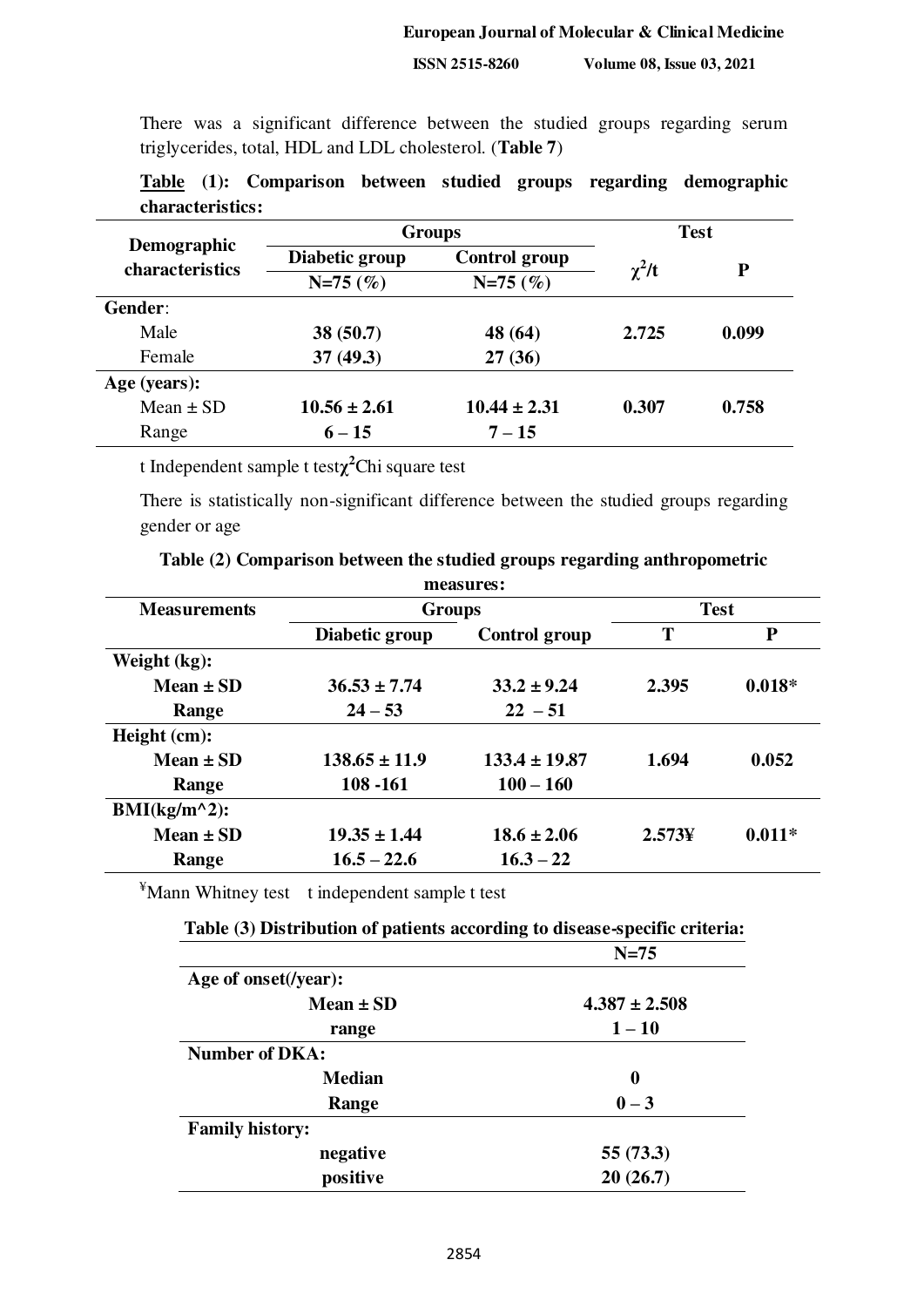# **European Journal of Molecular & Clinical Medicine**

 **ISSN 2515-8260 Volume 08, Issue 03, 2021**

| Persistent microalbuminuria(mg/dl): |             |
|-------------------------------------|-------------|
| <b>Negative</b>                     | 53 $(70.7)$ |
| <b>Positive</b>                     | 22(29.3)    |
| <b>Hypertension(mmhg):</b>          |             |
| <b>Negative</b>                     | 63 (84)     |
| <b>Positive</b>                     | 12(16)      |

# **Table (4) Comparison between the studied groups regarding glycemic profile:**

| <b>Glycemic profile</b>    |                   | <b>Groups</b>    | <b>Test</b> |                |  |
|----------------------------|-------------------|------------------|-------------|----------------|--|
|                            | Diabetic group    | Control group    | T           | P              |  |
| <b>Fasting blood sugar</b> |                   |                  |             |                |  |
| (mg/dl)                    | $135.12 \pm 8.47$ | $87.08 \pm 14.3$ | 16.306      | $\leq 0.001**$ |  |
| Mean $\pm$ SD              | $126 - 255$       | $65 - 126$       |             |                |  |
| Range                      |                   |                  |             |                |  |
| HbA1c(mmol/mol):           |                   |                  |             |                |  |
| $Mean \pm SD$              | $6.97 \pm 0.35$   | $5.55 \pm 0.56$  | 18.622      | $\leq 0.001**$ |  |
| Range                      | $6.6 - 7.9$       | $4.3 - 6.3$      |             |                |  |

t Independent sample t test

| CBC                                       | <b>Groups</b>      |                      | <b>Test</b> |           |
|-------------------------------------------|--------------------|----------------------|-------------|-----------|
|                                           | Diabetic group     | <b>Control group</b> | T           | p         |
| Hemoglobin (g/dl)                         |                    |                      |             |           |
| $Mean \pm SD$                             | $11.78 \pm 1.27$   | $12.09 \pm 0.99$     | $-1.659$    | 0.099     |
| Range                                     | $8 - 13.5$         | $9.9 - 13.5$         |             |           |
| TLC $(10^{\circ}3/\text{mm}^{\wedge}3)$ : |                    |                      |             |           |
| $Mean \pm SD$                             | $5.27 \pm 1.93$    | $6.19 \pm 1.44$      | $-3.309$    | $0.001**$ |
| Range                                     | $2.5 - 9.5$        | $2.2 - 9.5$          |             |           |
| Platelet count(10^3/mm^3):                |                    |                      |             |           |
| $Mean \pm SD$                             | $301.19 \pm 95.51$ | $344.81 \pm 87.55$   | $-2.917$    | $0.004*$  |
| Range                                     | $130 - 550$        | $80 - 550$           |             |           |

Z Mann Whitney test t independent sample t test

# **Table (6) Comparison between the studied groups regarding liver and kidney**

| function tests:      |                 |                 |          |          |  |  |
|----------------------|-----------------|-----------------|----------|----------|--|--|
| <b>Parameters</b>    |                 | <b>Groups</b>   |          |          |  |  |
|                      | Diabetic group  | Control group   | T        | Р        |  |  |
| Total protein (g/dl) |                 |                 |          |          |  |  |
| $Mean \pm SD$        | $6.08 \pm 0.3$  | $6.19 \pm 0.81$ | $-2.388$ | $0.018*$ |  |  |
| Range                | $5.5 - 6.8$     | $5.8 - 6.6$     |          |          |  |  |
| Serum albumin (g/dl) |                 |                 |          |          |  |  |
| $Mean \pm SD$        | $3.81 \pm 0.44$ | $4.05 \pm 0.24$ | $-4.082$ | <0.001** |  |  |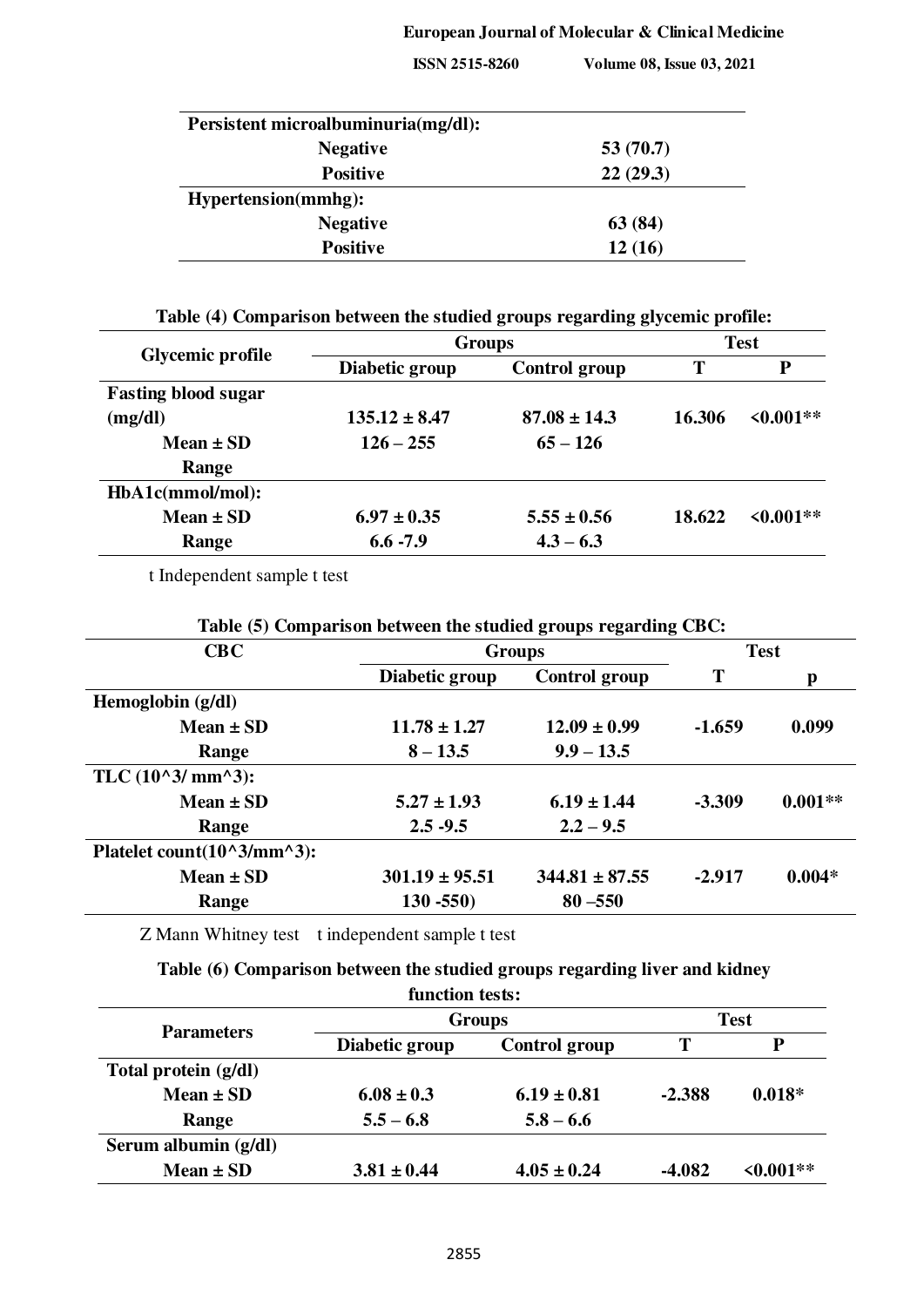#### **European Journal of Molecular & Clinical Medicine**

 **ISSN 2515-8260 Volume 08, Issue 03, 2021**

| Range               | $3 - 4.5$         | $3.5 - 4.6$       |          |                |
|---------------------|-------------------|-------------------|----------|----------------|
| Creatinine (mg/dL): |                   |                   |          |                |
| $Mean \pm SD$       | $0.69 \pm 0.11$   | $0.68 \pm 0.2$    | 0.532    | 0.602          |
| Range               | $0.5 - 0.9$       | $0.3 - 0.9$       |          |                |
| BUN (mg/dL):        |                   |                   |          |                |
| Mean $\pm$ SD       | $22.73 \pm 8.49$  | $19.16 \pm 6.96$  | 2.819    | $0.005*$       |
| Range               | $11 - 53$         | $12 - 43$         |          |                |
| $eGFR$ ( $g/dl$ )   |                   |                   |          |                |
| $Mean \pm SD$       | $115.58 \pm 8.56$ | $121.96 \pm 5.93$ | $-5.309$ | $\leq 0.001**$ |
| Range               | $101.06 - 138.6$  | $110 - 131$       |          |                |

**Table (7) Comparison between the studied groups regarding lipid profile:** 

| Lipid profile               | <b>Groups</b>      |                      | <b>Test</b> |                |
|-----------------------------|--------------------|----------------------|-------------|----------------|
|                             | Diabetic group     | <b>Control group</b> | t           | $\mathbf{p}$   |
| Triglyce1rides (mg/dl)      |                    |                      |             |                |
| Mean $\pm$ SD               | $159.59 \pm 24.38$ | $79.23 \pm 11.69$    | 25.738      | $\leq 0.001**$ |
| Range                       | $92 - 198$         | $65 - 100$           |             |                |
| Total Cholesterol (mg/dL):  |                    |                      |             |                |
| Mean $\pm$ SD               | $228.8 \pm 30.83$  | $149.6 \pm 17.27$    | 19.408      | $\leq 0.001**$ |
| Range                       | $160 - 280$        | $125 - 188$          |             |                |
| LDL cholesterol $(mg/dL)$ : |                    |                      |             |                |
| Mean $\pm$ SD               | $68.17 \pm 10.84$  | $42.76 \pm 11.65$    | 24.93       | $\leq 0.001**$ |
| Range                       | $50 - 85$          | $25 - 75$            |             |                |
|                             |                    |                      |             |                |
| $HDL$ cholesterol (mg/dL):  |                    |                      |             |                |
| Mean $\pm$ SD               | $87.79 \pm 5.05$   | $161.56 \pm 25.13$   | $-13.831$   | $\leq 0.001**$ |
| Range                       | $80 - 95$          | $130 - 550$          |             |                |
|                             |                    |                      |             |                |

# **Discussion**

DKD represents a major component of the health burden associated with type 1 and type 2 diabetes. Many patients with progressive DKD follow a classical albuminuriabased pathway **(Radcliffe et al., 2017).** 

The average incidence of diabetic nephropathy is high (3% per year) during the first 10 to 20 years after diabetes onset (Magee et al., 2017). Typically, it takes 15 years for small blood vessels in organs like kidney, eyes and nerves to get affected. It is estimated that more than 20 and up to 40% of diabetic patients will develop CKD (Papadopoulou-Marketou et al., 2018).

The primary goal of diabetic nephropathy treatment is to prevent microalbuminuria from progressing to macroalbuminuria and an eventual reduction in renal function and associated heart disorders. Consequently, intensive glycaemic control,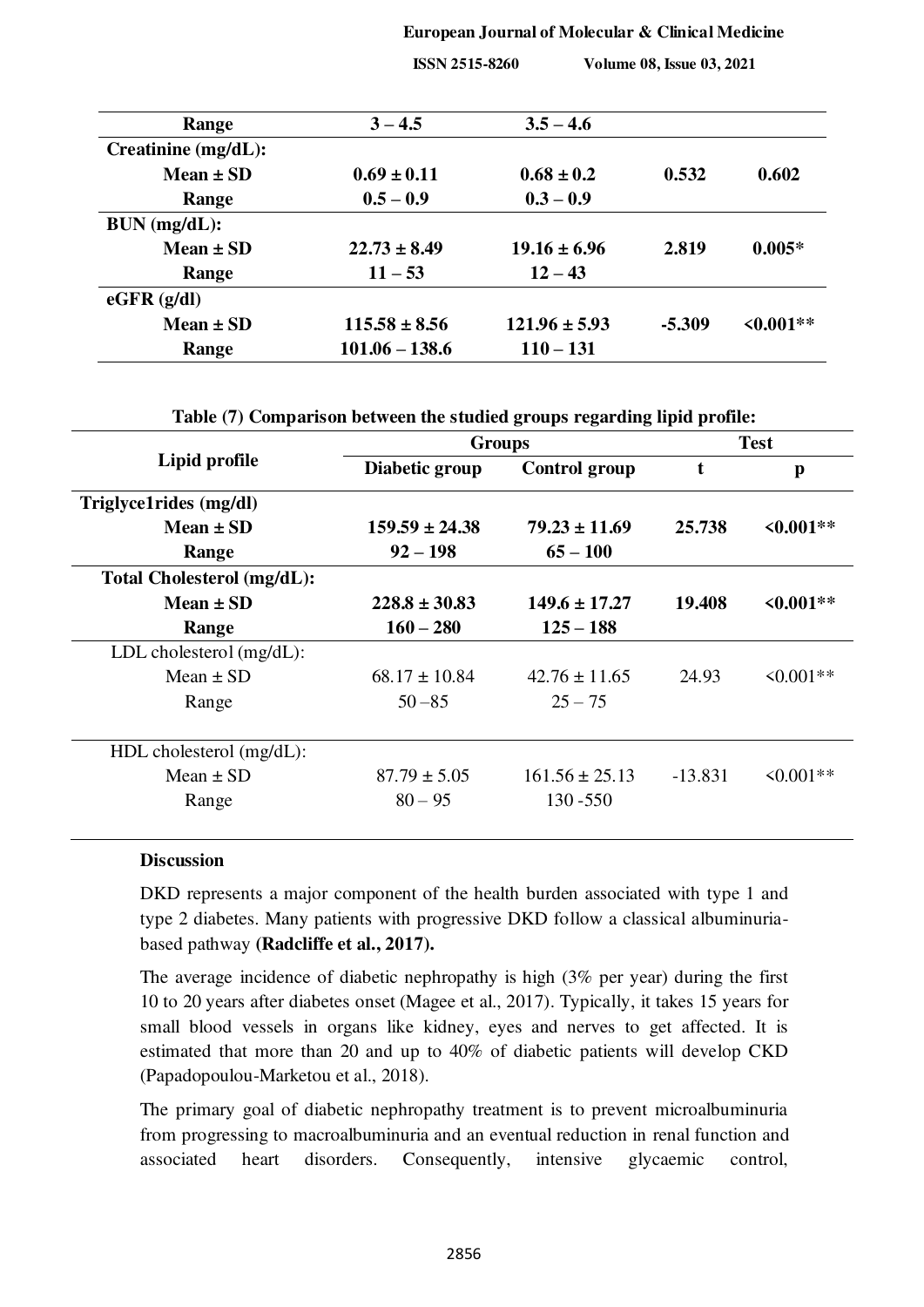antihypertensive treatment by blocking RAAS system and lipid-modifying statin therapy are the main cornerstones of treatment **(Oltean et al., 2017).** 

Our study was designed to estimate the occurrence of diabetic nephropathy in children and adolescent diagnosed with diabetes.

In the current study,  $38(50.7\%)$  cases were male and  $37(49.3\%)$  were female. This denotes slightly dominance of male sex in agree with another study in Egypt carried by **Hassan et al., 2019** but with the highest percentage (66.6%) cases were male than female 10 (33.3%).

In the current study, age of patients was ranged from 6 to 15 years with mean 10.5years. Age of onset was ranged from 1 to 10 years with mean 4.38 years and duration of disease more than 4 years. Our results were supported by Gardner et al., 1997 and [Daneman](https://www.ncbi.nlm.nih.gov/pubmed/?term=Daneman%20D%5BAuthor%5D&cauthor=true&cauthor_uid=20212991) et al.,1999,they reported that children under three to five years of age with type I diabetes comprise a small proportion of all those with this disorder. Less than 1% of all children are diagnosed in the first year of life, and less than 2% of children attending large pediatric diabetes centres fall into the under three-year age group. Although, other studies documented type 1DM can occur at any age, type 1diabetes has a bimodal distribution with one peak at 4 to 6 years of age and a second at early puberty (10 to 14 years of age) **Al-Herbish et al.,2008.** 

Our study showed a highly significant difference between the studied groups regarding weight and BMI. **da Costa et al., 2016** supported our results, as children and adolescents with type 1 diabetes have risk of developing overweight/obesity and cardio metabolic risk factors. Monitoring weight gain is an important aspect in the care of children and adolescents with T1DM, especially among those of younger age and with higher doses of insulin.

Positive family history for our patients was 26.7% .In agree with **Šipetić et al., 2014** who supported our result and reported that risk of type 1 diabetes was significantly associated with a positive family history for type 1 diabetes.

Frequency of DKA in the present study was ranged from 0 to 3 from onset of disease known until time of study. The lower rates of DKA noticed in the current study compared to the previous reports may be due to better awareness of the disease by the community and easy access to health care. **Rewers et al., 2008** reported that frequency of DKA at the onset of the disease correlates inversely with the incidence of Type 1 diabetes and is more common if there is negative family history, poor socioeconomic conditions, less desirable health insurance coverage, and lower parental education. **Habib,2005** published in a local study done in the northwest of Saudi Arabia, DKA was diagnosed in 55.3% at the onset of the disease and girls were found to present in DKA more frequently than boys, with a ratio of 1.4:1.

Frequency of hypertension was 16% in present study as one of clinical syndrome of diabetic nephropathy. In agree with Downie and collages were reported that the prevalence of hypertension in children with type 1 diabetes to be between 6% and 16%. This potentially modifiable cardiovascular risk factor may go undiagnosed and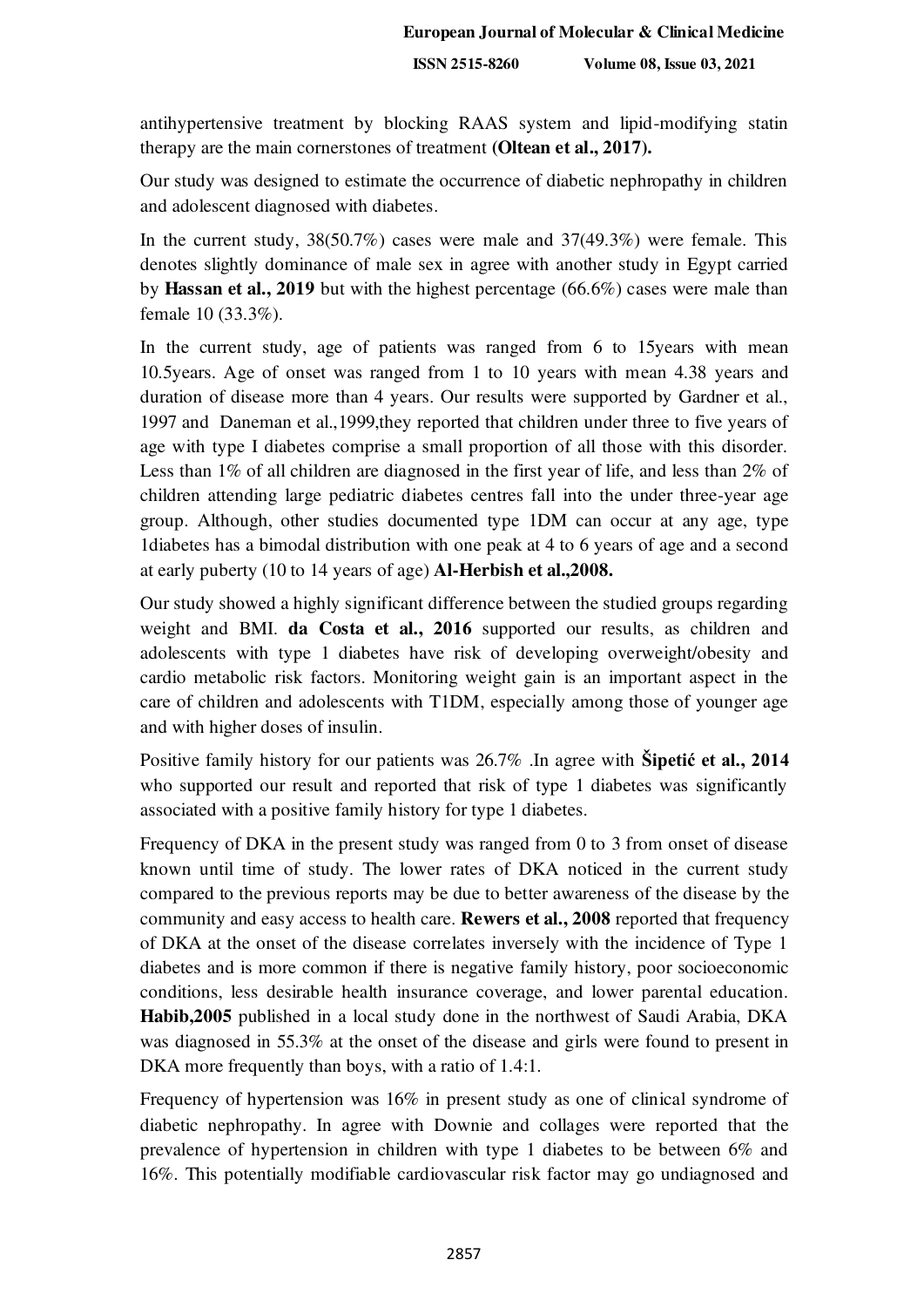undertreated, particularly in children with type 1 diabetes. Recent updated Canadian clinical practice guidelines recommended blood pressure screening every 2 years in children with type 1 diabetes as well as routine use of ambulatory blood pressure monitoring. Risk factors for hypertension in type 1diabetes include poor glycemic control, overweight and obesity and genetic predisposition for hypertension (**Downie et al., 2018).**

Microalbuminuria has been established as an early marker of progressive kidney disease in diabetes starting at pediatric age and currently albumin excretion rate (AER) remains the best available noninvasive predictor for diabetic nephropathy and should be measured regularly according to established guidelines (**ADA,2018a).** In the current study revealed prevalence of persistent microalbuminuria was 293 per 1000 patient. Frequency of persistent microalbuminuria was 29.3% of diabetic patient included in study as one of clinical syndrome for diagnosis DN. In agree with **[\(Alleyn](https://www.ncbi.nlm.nih.gov/pubmed/?term=Alleyn%20CR%5BAuthor%5D&cauthor=true&cauthor_uid=20536948)  et al.,2010)** who reported that microalbuminuria, or incipient DN is the most common abnormal finding in diabetic children and adolescents, whereas overt proteinuria is found in less than 1–1.5% of pediatric patients. Also, (**Chowta et al., 2009)** reported that the first clinical sign of renal dysfunction in patients with DM is generally microalbuminuria. The degree of microalbuminuria determines the progression of diabetic nephropathy. It may reflect the renal manifestation of a global vascular dysfunction. So, (**[Afkarian](https://www.ncbi.nlm.nih.gov/pubmed/?term=Afkarian%20M%5BAuthor%5D&cauthor=true&cauthor_uid=24643739) 2015**) recommended that all diabetics warrant ongoing assessment of kidney function and screening for the earliest manifestations of renal injury.

**Zhang et al., 2018** reported that early morphological signs of renal damage include nephromegaly and a modified Doppler, but the degree of damage is best ascertained from proteinuria and GFR. Our study showed a significant difference between DM group and control group regarding eGFR. Our result can be explained b[y Afkarian](https://www.ncbi.nlm.nih.gov/pubmed/?term=Afkarian%20M%5BAuthor%5D&cauthor=true&cauthor_uid=24643739) , 2015 who reported that loss of glomerular filtration rate, does not occur until adulthood, kidney biopsies show DKD structural changes as early as 1.5–5 years after the onset of type 1 diabetes. Earliest clinical sign of DKD, e.g. increased urine albumin excretion, commonly appears during childhood and adolescence and presents an important opportunity to detect and intervene on early DKD, perhaps more successfully than later in the disease course. Also**, Molitch et al., 2010** documented that albuminuria is a sensitive marker and the strongest predictor of diabetic kidney disease that usually develops before the GFR is impaired and increases the risk that the GFR will fall. Once the clinical manifestations, including the development of persistent microalbuminuria, are present the structural injury is often far advanced.

Moreover, albuminuria and an impaired GFR are strong additive risk factors for cardiovascular disease and death **Ninomiya et al.,2009**. The prevention of albuminuria by means of intensive diabetes therapy is therefore a cornerstone of recommendations that encourage tight glycemic control in patients with type 1 diabetes (**and ADA,2011).** Involvement of pediatric nephrologist in the care of diabetic children and adolescents should include advising on administration and interpretation of screening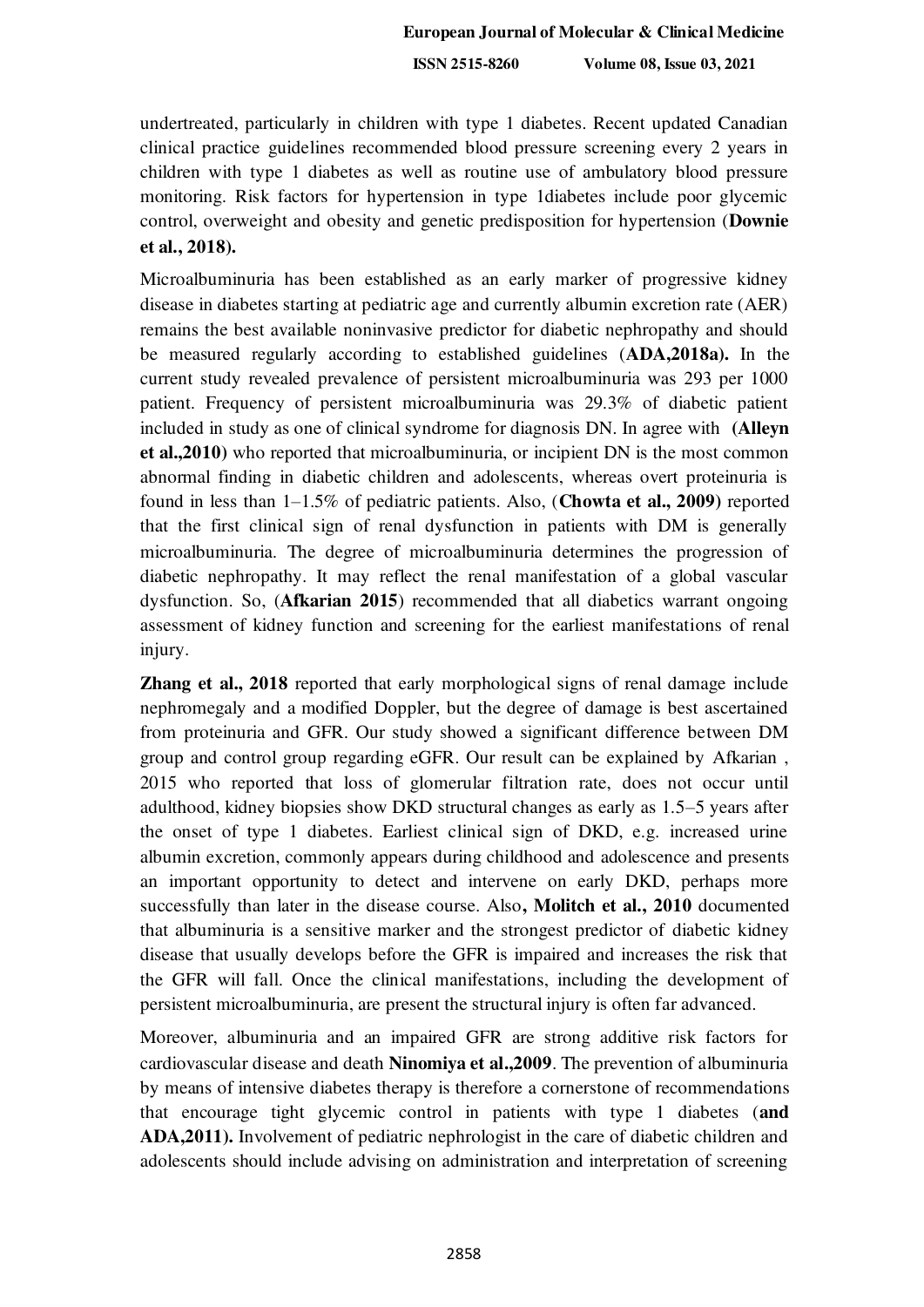for MA and measurement and interpretation of GFR and BP, as well as evaluation and treatment of patients with renal dysfunction or atypical features (**NKF, 2012).** 

Although microalbuminuria is a confirmatory test for diagnosis of diabetic nephropathy with Type 1 DM do not all patients progress to overt proteinuria and endstage renal disease, Many studies have shown regression to normoalbuminuria in 40– 60% of patients. HbA1c <8.0%, lower systolic BP, and low cholesterol and triglyceride levels were independently associated with regression (**Perkins et al., 2003).** 

Current study showed a highly significant difference between the studied groups regarding fasting blood glucose and glycosylated hemoglobin. As known as DM is diagnosed by testing the level of sugar or HbA1C in the blood (**Chiang et al., 2014)**. Target A1C goal may vary depending on your age and various other factors, but the ADA generally recommends that A1C levels be below 7 percent, which translates to an estimated average glucose of 154 mg/dL (**ADA, 2018 a).**

There was a significant difference between the studied groups regarding serum triglycerides, cholesterol, HDL and LDL. In agree with **Bhambhani et al., 2015** who reported that diabetics' patients were more prone for dyslipidemia which is one of the common disorders is seen in diabetes patients. The frequencies of the high cholesterol, high TG and high LDL levels were higher in the diabetic group, which could cause cardiovascular disorders. **ADA, 2018 b** recommended that if lipid levels are abnormal, initial therapy should consist of optimizing glucose control and initiating restricting saturated fat to 7% of total calories and dietary cholesterol to 200 mg/day). After age 10 years, consider adding a statin if, despite 6 months of medical nutrition therapy and lifestyle changes, LDL cholesterol remains greater than 160 mg/dL (4.1 mmol/L) or LDL cholesterol remains greater than 130 mg/dL (3.4 mmol/L) with one or more cardiovascular disease risk factors present.

### **Conclusion:**

Type1 diabetic children and adolescent are liable for the occurrence of early diabetic nephropathy so intensive diabetes therapy is needed, regular screening for MA and measurement and interpretation of and BP and GFR.

### **References**

- 1-American Diabetes Association (2011): Standards of medical care in diabetes 2011. Diabetes Care;34(1):11–61.
- 2-American Diabetes Association (2015):Microvascular complications and foot care Sec. 9 in Standards of Medical Care in Diabetes. Diabetes Care; 38 (1):58–66.
- 3-American Diabetes Association (ADA) (2018a): Position statement on type 1 diabetes in children and adolescents. Diabetes Care; 41(9)2026-44.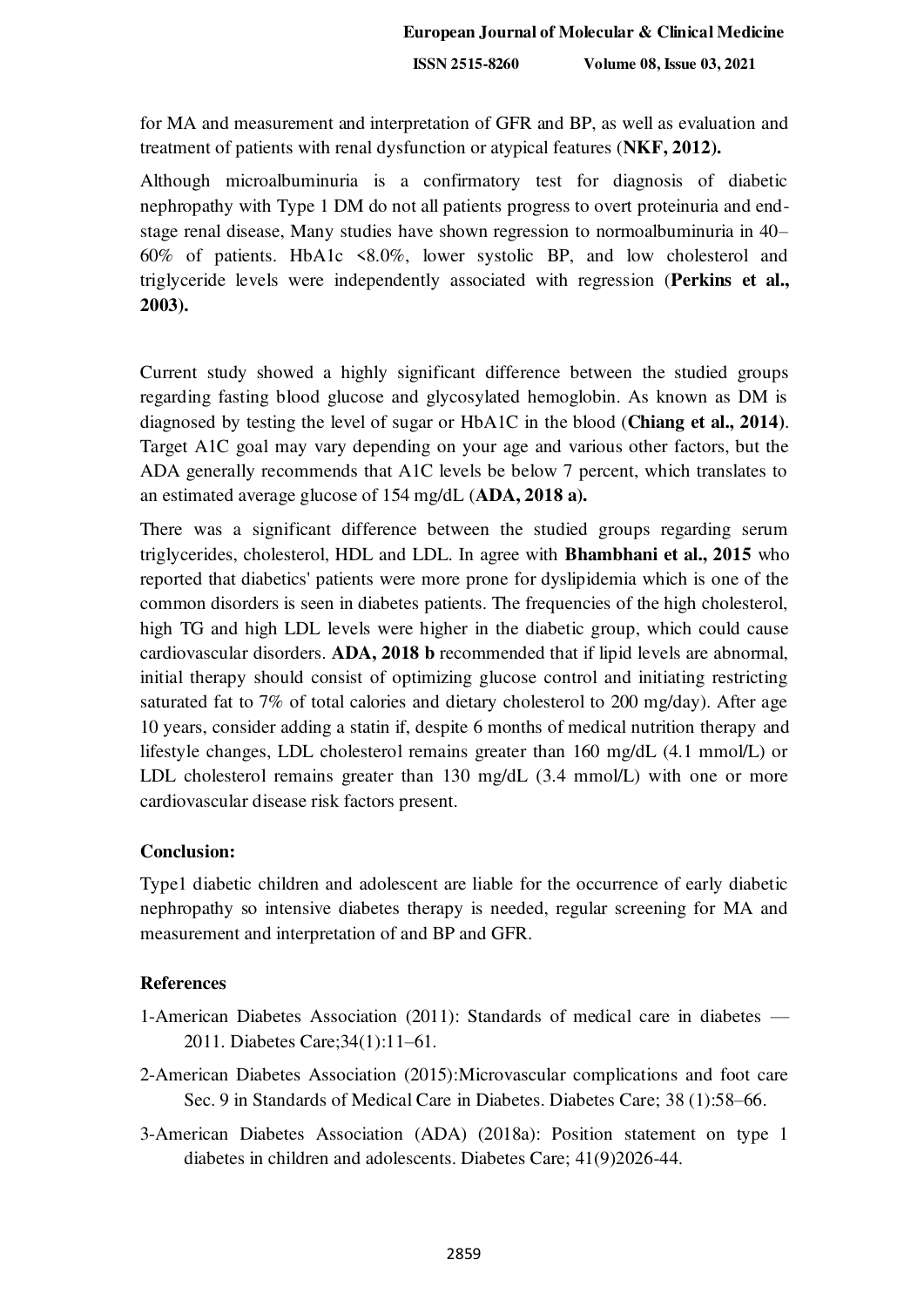- 4-American Diabetes Association (ADA) (2018 b): Standards of medical care in diabetes. Diabetes Care; 41(1):55–64.
- 5[-Alleyn](https://www.ncbi.nlm.nih.gov/pubmed/?term=Alleyn%20CR%5BAuthor%5D&cauthor=true&cauthor_uid=20536948) CR, [Volkening](https://www.ncbi.nlm.nih.gov/pubmed/?term=Volkening%20LK%5BAuthor%5D&cauthor=true&cauthor_uid=20536948) LK, [Wolfson](https://www.ncbi.nlm.nih.gov/pubmed/?term=Wolfson%20J%5BAuthor%5D&cauthor=true&cauthor_uid=20536948) A et al. (2010): Occurrence of microalbuminuria in young people with Type 1 diabetes: importance of age and diabetes duration[.Diabet Med.; 27\(5\): 532](https://www.ncbi.nlm.nih.gov/entrez/eutils/elink.fcgi?dbfrom=pubmed&retmode=ref&cmd=prlinks&id=20536948)–7.
- [6-Afkarian](https://www.ncbi.nlm.nih.gov/pubmed/?term=Afkarian%20M%5BAuthor%5D&cauthor=true&cauthor_uid=24643739) M (2015): Diabetic kidney disease in children and adolescents. [Pediatr](https://www.ncbi.nlm.nih.gov/entrez/eutils/elink.fcgi?dbfrom=pubmed&retmode=ref&cmd=prlinks&id=24643739)  [Nephrol.; 30\(1\): 65](https://www.ncbi.nlm.nih.gov/entrez/eutils/elink.fcgi?dbfrom=pubmed&retmode=ref&cmd=prlinks&id=24643739)–74.
- 7-Al-Herbish AS, El-Mouzan MI, Al-Sallum AA et al.(2008):Prevalence of type 1 diabetes mellitus in Saudi Arabia children and adolescents. Saudi Med J.;29(9):1285–8.
- 8-Bhambhani G D, Bhambhani RG and ThakorNC (2015): Lipid profile of patients with diabetes mellitus: a cross sectional study.Int.J Res Med Sci.;3(11):1-4.
- 9-Bogdanović R (2008): Diabetic nephropathy in children and adolescents. Pediatr Nephrol.; 23(4):507-25.
- 10-Carl A, Ashwood ER and Bruns DE (2006): Lipids, lipoproteins, apolipoproteins and other cardiovascular risk factors. Burtis CA, Ashwood ER, Bruns DE, eds. In Tietz Textbook of Clinical Chem- istry and Molecular Diagnostics, 6th edition. SAUNDERS; 2:903- 967.
- 11-Chowta NK, Pant P and Chowta MN (2009): Microalbuminuria in diabetes mellitus: association with age, sex, weight, and creatinine clearance. Indian J Nephrol.; 19(2): 53-6.
- 12- Chiang JL, Kirkman MS, Laffel LM and Peters AL (2014): ["Type 1 diabetes](https://www.ncbi.nlm.nih.gov/pmc/articles/PMC5865481)  [through the life span: a position statement of the American Diabetes](https://www.ncbi.nlm.nih.gov/pmc/articles/PMC5865481)  [Association".](https://www.ncbi.nlm.nih.gov/pmc/articles/PMC5865481) Diabetes Care. 37 (7): 2034–54
- [13-DaCostaV](https://www.ncbi.nlm.nih.gov/pubmed/?term=da%20Costa%20VM%5BAuthor%5D&cauthor=true&cauthor_uid=27429649)M, [dePadilha](https://www.ncbi.nlm.nih.gov/pubmed/?term=de%20Carvalho%20Padilha%20P%5BAuthor%5D&cauthor=true&cauthor_uid=27429649) PC, [de Lima](https://www.ncbi.nlm.nih.gov/pubmed/?term=de%20Lima%20GC%5BAuthor%5D&cauthor=true&cauthor_uid=27429649) G C et al.(2016): Overweight among children and adolescent with type I diabetes mellitus: prevalence and associated factors[.DiabetolMetabSyndr.](https://www.ncbi.nlm.nih.gov/pmc/articles/PMC4947366/); 8: 39.
- 14[-Downie](https://pubmed.ncbi.nlm.nih.gov/?term=Downie+ML&cauthor_id=29602408) ML, [Ulrich](https://pubmed.ncbi.nlm.nih.gov/?term=Ulrich+EH&cauthor_id=29602408) EH and [Noone](https://pubmed.ncbi.nlm.nih.gov/?term=Noone+DG&cauthor_id=29602408) DG (2018): An Update on Hypertension in Children With Type 1 Diabetes. Can J Diabetes; 42(2):199-204.
- 15-Habib HS (2005): Frequency and clinical characteristics of ketoacidosis at onset of childhood type 1 diabetes mellitus in Northwest Saudi Arabia. Saudi Med J.;26(12):1936–9.
- 16[-Hassan](http://mmj.eg.net/searchresult.asp?search=&author=Fahima+M+Hassan&journal=Y&but_search=Search&entries=10&pg=1&s=0) FM, [Khatab](http://mmj.eg.net/searchresult.asp?search=&author=Ahmed+A+Khatab&journal=Y&but_search=Search&entries=10&pg=1&s=0) AA, [Abo El-Fotoh](http://mmj.eg.net/searchresult.asp?search=&author=Wafaa+M+Abo+El%2DFotoh&journal=Y&but_search=Search&entries=10&pg=1&s=0) WM and [Ganh](http://mmj.eg.net/searchresult.asp?search=&author=Ibrahim+N%2E+T%2E+Ganh&journal=Y&but_search=Search&entries=10&pg=1&s=0) I NT(2019): Prevalence of diabetes mellitus among school-age children. MMJ.; 32(1):305-10.
- 17- Lee AS, Lee YJ, Lee SM, et al. (2012): An aqueous extract of Portulaca oleracea ameliorates diabetic nephropathy through suppression of renal fibrosis and inflammation in diabetic db/db mice. Am J Chin Med.; 40(3):495–510.
- 18-Levesque R (2007): SPSS Programming and Data Management.A Guide for SPSS and SAS Users, Fourth Edition, SPSS Inc., Chicago, 3.